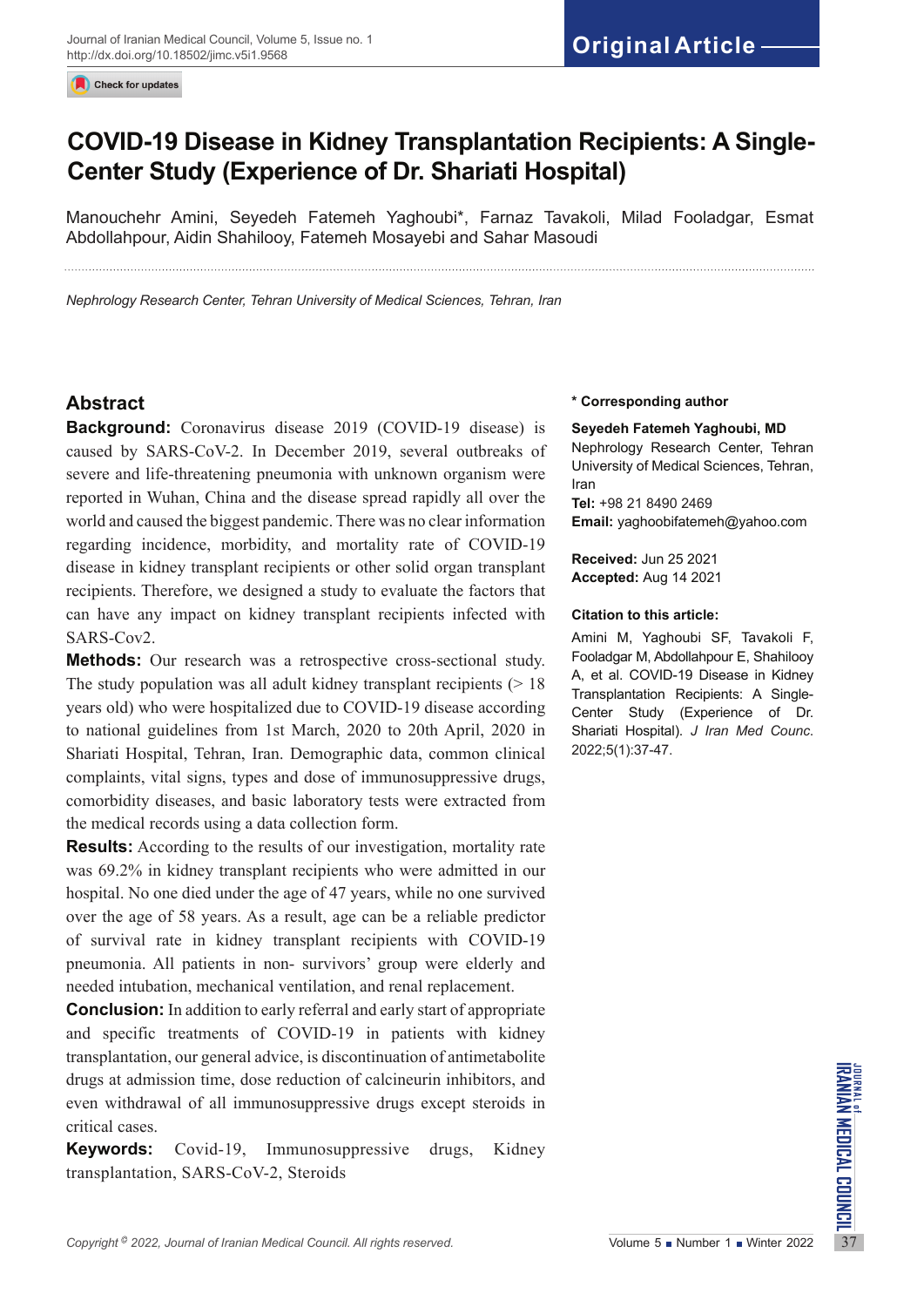## **Introduction**

Coronavirus disease 2019 (COVID-19 disease) is caused by SARS-CoV-2. First time in December 2019, several outbreaks of severe and life-threatening pneumonia with unknown organism were reported in Wuhan city in China. COVID-19 disease spread rapidly all over the world and caused the biggest pandemic in the world (1-3).

The most common manifestations of COVID-19 disease are fever, chills, dyspnea, and cough. Other manifestations are myalgia, bone pain, diarrhea, and headache. In addition to lung, SARS-CoV-2 can cause multi-organ damage including heart, kidney, and liver. At that time, there was no clear information about incidence, morbidity, and mortality rate of COVID-19 disease in kidney transplant recipients or other solid organ transplant recipients. These patients are always more prone to different kinds of infections compared with general population due to immunosuppressive drugs and dysregulation of the immune system. Thus, we decided to evaluate the prevalence of clinical symptoms, signs, comorbidity disease, and laboratory findings of COVID-19 disease in kidney transplant recipients who were admitted due to COVID-19 disease in our center. Also, we studied the prognosis and survival rate of these patients (4-8).

# **Materials and Methods** *Study design and participants*

Our research was a retrospective cross-sectional study. The study protocol was approved by the ethics committee of Tehran University of Medical Sciences. The study population was all adult kidney transplant recipients (> 18 years old) who were hospitalized due to COVID-19 disease according to national guidelines from 1st March, 2020 to 20th April, 2020 in Shariati Hospital, Tehran, Iran. Demographic data, common clinical complaints, vital signs, types and dose of immunosuppressive drugs, comorbidity diseases, and basic laboratory tests were extracted from the medical records using a data collection form.

FORE THE TRIMBER THE TRIMBER THE TRIMBER THE TRIMBER THAN THE TRIMBER THAN THE TRIMBER THAN THE COVID-19<br>
SAMPLE TRIMBER THE TRIMBER THAN THE COVID-19<br>
COVID-19<br>
COVID-19<br>
COVID-19<br>
COVID-19<br>
COVID-19<br>
COVID-19<br>
COVID-19<br> Diagnosis of COVID-19 disease was based on positive PCR for COVID-19 RNA in specimen of throat swab or existence of radiological evidence consistent with COVID-19 pneumonia on spiral chest CT scan in these patients. Blood tests were CBC diff, serum BUN and Creatinine, ESR, CRP, venous

blood gas, Serum albumin, serum sodium, potassium, urine analysis, urine culture, and blood culture. Our management strategy for immunosuppressive drugs in kidney transplant recipients with COVID-19 pneumonia was discontinuation of antimetabolite drugs at admission time, dose reduction of calcineurin inhibitor or mTOR drugs, and even withdrawal of all immunosuppressive drugs except steroids in critical cases. Specific treatments for COVID-19 pneumonia were Hydroxychloroquine, Lopinavir/ Ritonavir, Atazanavir, Oseltamivir, Azithromycin, Levofloxacin, and IVIG at that point in time.

 The criteria for discharge included absence of fever for at least 3 days, substantial improvement in both clinical symptoms and signs, and also radiological signs and two throat-swab samples negative for SARS-CoV-2 RNA obtained at least 24 hr apart.

All data were checked by three physicians, and a researcher adjudicated any difference in interpretation between the three primary reviewers.

### *Ethical Issues*

The research followed the tenets of the Declaration of Helsinki. The Ethics Committee of Tehran University of Medical Sciences approved this study. The institutional ethical committee at Tehran University of Medical Sciences approved all study protocols (IR. TUMS.VCR. REC.1399.212). Accordingly, written informed consent was taken from all participants before any intervention.

#### *Statistical analysis*

Collected data were analyzed using the SPSS software (statistical package for the social sciences version 23.0 SPSS Inc., Chicago Ill, USA). Quantitative variables were expressed as mean, standard deviation or median, and qualitative variables were expressed as count and percentage. The independent sample t test or the Mann Whitney U test was used to  $\chi^2$ test, or Fisher's exact test was utilized to compare differences between survivor and non-survivor groups. The Pearson's correlation coefficient test was used to evaluate the significant correlations between the quantitative parameters within each group. Additionally, p-values less than 0.05 were considered significant.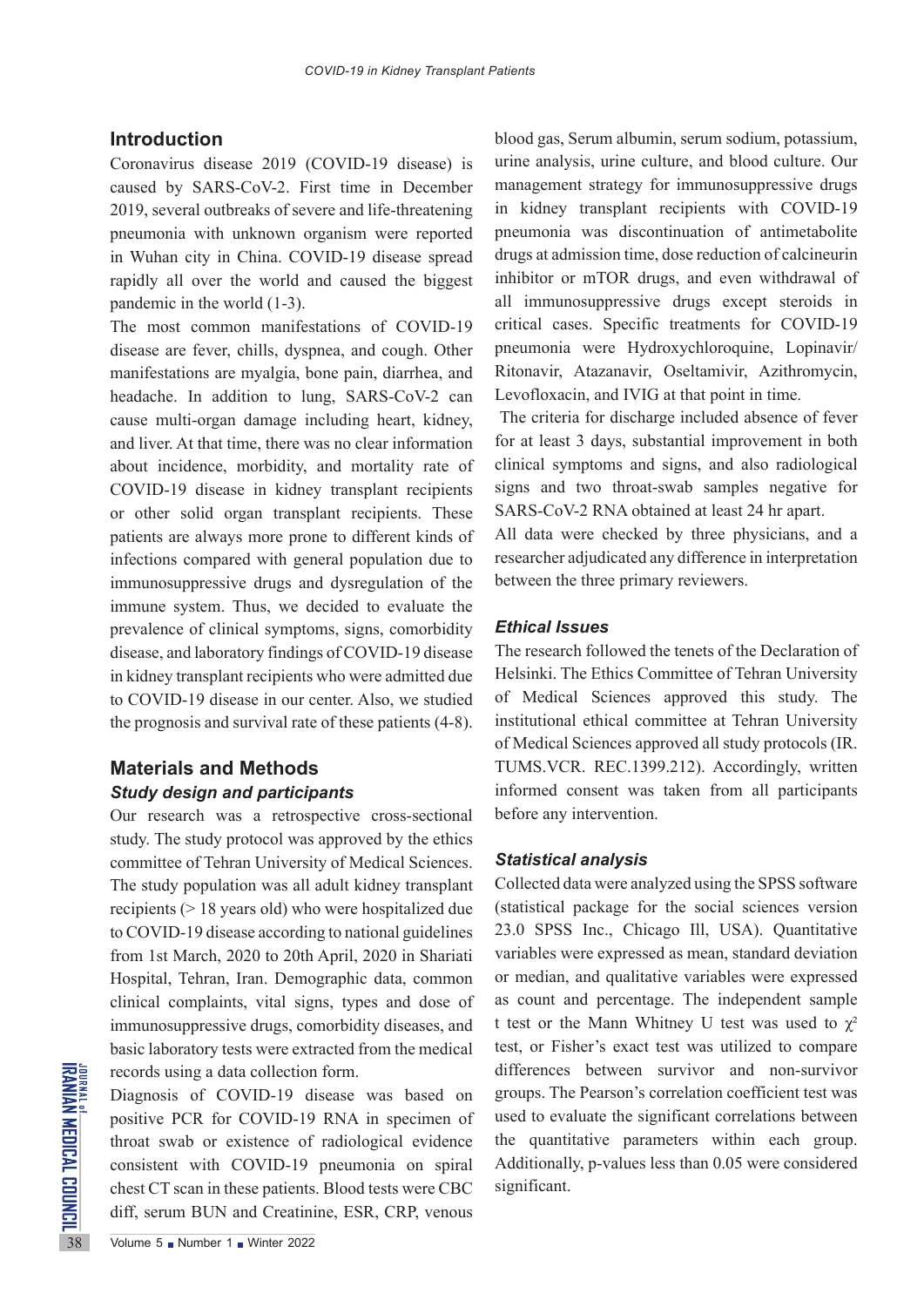# **Results**

Based on the inclusion criteria, 13 kidney transplant recipients with COVID-19 pneumonia were hospitalized from 1st March, 2020 to 20th April, 2020 in Shariati Hospital, Tehran, Iran. Mean age of patients was 54  $\pm$  12 SD years. The youngest and the oldest patients were 35 and 66 years old, respectively. Most of our patients were male (Total: 76.9% male, 23.1% female, non- survivors' group: 77.8% male, survivors' group: 75% male). The sexual distribution of male and female patients was almost similar in both groups.

The time interval between kidney transplantation and achievement of COVID-19 pneumonia was from 2 months to 28 years. Mean time interval between kidney transplantation and achievement of COVID-19 pneumonia was 12.12 years in total population, 11.75 years in survivors' group, and 12.37 years in nonsurvivors' group. Mean SaO2 of our patients was 90% that in non-survivors' group was less compared to the survivors' group (87 *vs.* 95%).

Most common comorbidity diseases were hypertension (76.9%) and diabetes mellitus (23.1%). Other comorbidity diseases were breast cancer, asthma, Ischemic heart disease, peptic ulcer disease,

ADPKD, and acquired cystic disease of kidney. Three patients who died in the hospital had other underlying diseases, one had breast cancer and asthma, and one patient had IHD and a history of CABG.

Patients' demographics and clinical characteristics are reported in table 1.

On the admission day, non- survivors' group had a lower Systolic Blood Pressure (SBP) than survivors' group (SBP =  $122 \pm 8$  SD and  $138 \pm 5$  SD, respectively,  $p$ -value = 0.006). No correlation was found between other vital signs [Respiratory Rate (RR), Diastolic Blood Pressure (DBP), Heart Rate (HR), Temp] and mortality rate in our patients (Table 2).

Throat-swab specimens and/or chest CT scan were obtained for SARS-CoV-2 PCR examination after clinical remission of symptoms, including fever, cough, dyspnea, *etc*. Different tools for diagnosis are mentioned in table 3.

The most frequent of clinical symptoms were fever, dyspnea, and cough (53.8%). Nausea and vomiting (23.1%), oliguria (23.1%), weakness (15.4%), myalgia (7.7%), and diarrhea (7.7%) were other clinical symptoms (Table 4).

The mean SpO2 of our patients was  $90 (SD = 10)$  on

|                                                      |                                  | <b>Survivors</b> | <b>Non-survivors</b> | <b>Total</b>     | p-value |
|------------------------------------------------------|----------------------------------|------------------|----------------------|------------------|---------|
| Sex                                                  | Female                           | 25.0%            | 22.2%                | 23.1%            |         |
|                                                      | Male                             | 75.0%            | 77.8%                | 76.9%            |         |
| Age (mean $\pm$ SD)                                  |                                  | $41 \pm 6$       | $60 \pm 9$           | $54 \pm 12$      | 0.003   |
| <b>Transplant duration</b><br>(years) (mean ±<br>SD) |                                  | $11.75 \pm 7.27$ | $12.37 \pm 11.83$    | $12.12 \pm 9.77$ |         |
| <b>Diabetes mellitus</b><br>$(DM)$ $(\%)$            | <b>No</b>                        | 100.0%           | 66.7%                | 76.9%            |         |
|                                                      | Yes                              | 0.0%             | 33.3%                | 23.1%            |         |
| Hypertension<br>$(HTN)$ $(\%)$                       | No                               | 0.0%             | 33.3%                | 23.1%            |         |
|                                                      | Yes                              | 100.0%           | 66.7%                | 76.9%            |         |
| <b>Other Past Medical</b><br>History (PMH) (%)       | None                             | 50.0%            | 66.7%                | 61.5%            |         |
|                                                      | <b>ADPKD</b>                     | 25.0%            | 0.0%                 | 7.7%             |         |
|                                                      | <b>Breast Cancer</b><br>& Asthma | 0.0%             | 11.1%                | 7.7%             |         |
|                                                      | <b>IHD &amp; CABG</b>            | 0.0%             | 11.1%                | 7.7%             |         |
|                                                      | Polycystic<br>Kidney             | 0.0%             | 11.1%                | 7.7%             |         |
|                                                      |                                  | 25.0%            | 0.0%                 | 7.7%             |         |

**Table 1.** Patients' demographics and clinical characteristics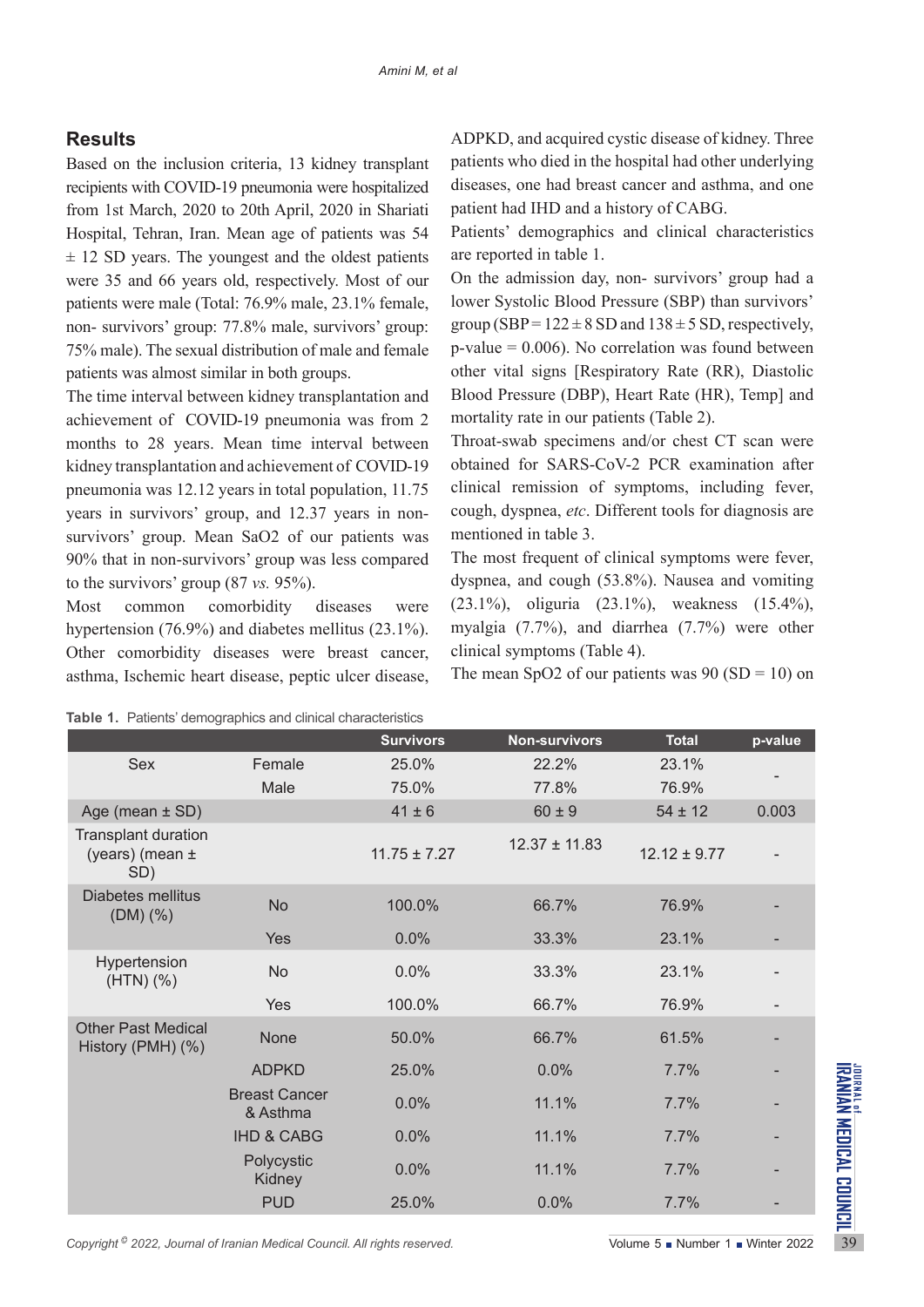| <b>Vital signs</b> | <b>Non-survivors</b> | <b>Survivors</b> | <b>Total</b>   | p-value                  |
|--------------------|----------------------|------------------|----------------|--------------------------|
|                    | Mean ± SD            | Mean ± SD        | Mean ± SD      |                          |
| <b>DBP</b>         | $73 \pm 11$          | $83 \pm 10$      | $76 \pm 11$    | $\overline{\phantom{a}}$ |
| <b>SBP</b>         | $122 \pm 8$          | $138 \pm 5$      | $127 \pm 11$   | 0.006                    |
| <b>PR</b>          | $92 \pm 16$          | $89 \pm 4$       | $91 \pm 14$    | $\overline{\phantom{0}}$ |
| <b>RR</b>          | $20 \pm 2$           | $22 \pm 3$       | $20 \pm 2$     | -                        |
| <b>Temp</b>        | $37.4 \pm 0.8$       | $37.7 \pm 0.4$   | $37.5 \pm 0.7$ | $\overline{\phantom{a}}$ |
| SpO, %             | $87 \pm 11$          | $95 \pm 3$       | $90 \pm 10$    |                          |

**Table 2.** Vital signs on the first day of admission

DBP: Diastolic Blood Pressure; SBP: Systolic Blood Pressure; Respiratory Rate: RR; Pulse Rate: PR

**Table 3.** COVID-19 diagnosis resource

| <b>Covid-19 Diagnostic tool</b> | <b>Frequency</b> | Percentage |
|---------------------------------|------------------|------------|
| СT                              | b                | 38.5       |
| CT + PCR (Negative)             | 3                | 23.1       |
| CT + PCR (Positive)             | 5                | 38.5       |
| Total                           | 13               | 100.0      |

admission. However, the mean SpO2 of the patients who recovered from Covid-19 was  $95\%$  (SD = 3) on the day of admission, which was relatively higher than that of the dead patients  $(87\% \text{, SD} = 11)$  (p-value)  $= 0.195$ .

Our results showed that patients who failed to survive the infection, had a lower systolic blood pressure than those who recovered on admission (SBP =  $122 \pm 8$ ) SD and  $138 \pm 5$  SD, respectively, p-value = 0.006). No significant correlation was observed between the other vital signs (respiratory rate, diastolic blood pressure, heart rate, and temperature) and mortality rate in the patients.

EXECUTE SUGARI STATES COULD EXECUTE SUGARI SURVEY COUNTINE SURVEY THAT SURVEY THAT SURVEY THAT SURVEY THAT SURVEY THAT SURVEY THAT SURVEY THAT SURVEY THAT SURVEY THAT SURVEY THAT SURVEY THAT WINTER 2022 The mean temperature of the patients on the admission was 37.7 *°C* in the survivors' group, and 37.4 *°C* in the non-survivors'; this value was  $37.5 \text{ °C}$  in the total study population. Blood examinations were complete blood count, serum BUN and Creatinine, ESR and CRP, Venous blood gas, Serum albumin, serum Sodium, and potassium. Other laboratory examinations were urinalysis, urine culture, and blood culture. CT scan was also performed for all the patients. Frequency of examinations was determined by the treating physician.

Rate of the need to renal replacement therapy, ICU admission, intubation, and mechanical ventilation were higher in non- survivors' than survivors' group. There was a relation between ICU admission and mortality rate. (Total:  $69.2\%$  p-value = 0.052). Treatment with IVIG was used for 2 patients with Acute Respiratory Distress Syndrome (ARDS) and acute myocarditis.

Mean neutrophil count, lymphocyte count, serum creatinine, BUN, albumin, CRP, ESR, Na, and K are summarized in table 5. Also, blood culture was positive in two cases of non-survivors' group (*Acinetobacter* and *Escherichia coli*).

Urine sample was evaluated in 10 patients. Except one recovered patient, all of the patients had proteinuria on the admission day. Hematuria was not found in urine sample of the survivor's patients, but it was detected in 77% of non-survivors' patients. On the admission day, 75% of survivors' patients had no WBC, but leukocyturia was detected in 55.5% of non-survivors' patients in their urinalysis. Bacteriuria was shown in 47% of the total population, although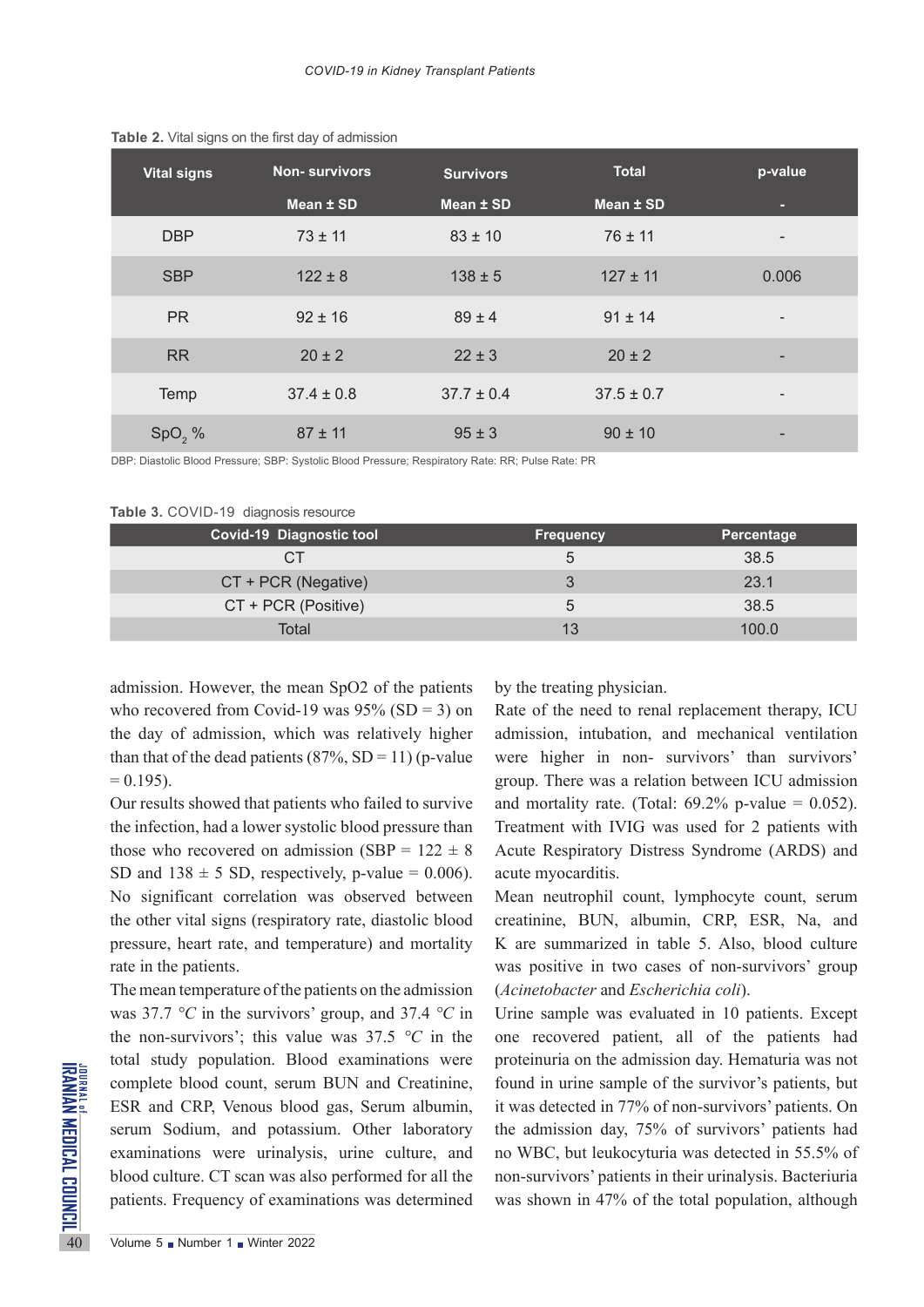#### **Table 4.** Patients' chief complaints on admission

|                           | <b>Chief complaint</b><br>Survivors (%) | <b>survivors</b><br>$(\%)$ | Non-<br>survivors (%) | <b>Total</b><br>$(\%)$ | p-value |
|---------------------------|-----------------------------------------|----------------------------|-----------------------|------------------------|---------|
|                           | Dry                                     | 50.0%                      | 33.3%                 | 38.5%                  |         |
| Cough                     | No                                      | 50.0%                      | 44.4%                 | 46.2%                  |         |
|                           | Wet                                     | 0.0%                       | 22.2%                 | 15.4%                  |         |
| Weakness                  | <b>No</b>                               | 100.0%                     | 77.8%                 | 84.6%                  |         |
|                           | Yes                                     | 0.0%                       | 22.2%                 | 15.4%                  |         |
| Fever                     | <b>No</b>                               | 0.0%                       | 66.7%                 | 46.2%                  | 0.026   |
|                           | Yes                                     | 100.0%                     | 33.3%                 | 53.8%                  |         |
| <b>Dyspnea</b>            | <b>No</b>                               | 75.0%                      | 33.3%                 | 46.2%                  |         |
|                           | Yes                                     | 25.0%                      | 66.7%                 | 53.8%                  |         |
| Nausea and                | <b>No</b>                               | 100.0%                     | 66.7%                 | 76.9%                  |         |
| vomit                     | Yes                                     | 0.0%                       | 33.3%                 | 23.1%                  |         |
| <b>Diarrhea</b>           | <b>No</b>                               | 100.0%                     | 88.9%                 | 92.3%                  |         |
|                           | Yes                                     | 0.0%                       | 11.1%                 | 7.7%                   |         |
|                           | No                                      | 100.0%                     | 66.7%                 | 76.9%                  |         |
| Oliguria                  | Yes                                     | 0.0%                       | 33.3%                 | 23.1%                  |         |
|                           | Anorexia                                | 0.0%                       | 11.1%                 | 7.7%                   |         |
| Other chief<br>complaints | <b>Chest Pain</b>                       | 0.0%                       | 11.1%                 | 7.7%                   |         |
|                           | Low $O2$ Sat                            | 0.0%                       | 11.1%                 | 7.7%                   |         |
|                           | Low O <sub>2</sub> Sat & Bloating       | 0.0%                       | 11.1%                 | 7.7%                   |         |
|                           | Myalgia                                 | 0.0%                       | 11.1%                 | 7.7%                   |         |
|                           | Number                                  | 100.0%                     | 44.4%                 | 61.5%                  |         |

it was more prevalent in non-survivors' (55.5%) than survivors' patients (45%). Urine culture was positive in one patient (Table 5). A more detailed lab data obtained during admission is reported in table 5.

During the hospitalization, two patients received IVIG treatment due to ARDS in one patient and myocarditis in the other.

Comprising 25% of the recovered patients and 88.9% forms (Hydrocorusone 50 to 100 *mg* tirre times per of the patients who failed to survive (p-value = 0.052). day) or oral steroids (one patient, prednisolone 30 69.2% of There was a relation between the need for ICU admission and mortality, and 69.2% of the patients were admitted to ICU during hospitalization, comprising 25% of the recovered patients and 88.9% of the patients who failed to survive (p-value =  $0.052$ ). 69.2% of our patients got intubated in hospital. Intubation rate was higher in non-survivors, and 88.9% of non-survivors eventually needed Intubation, while only 25% of the recovered patients needed intubation during admission (p-value  $= 0.052$ ). 53.8%

of the patients underwent dialysis in the hospital. One of the recovered patients (25%) needed two sessions of dialysis during the hospitalization, and 75% of recovered patients failed to undergo dialysis during admission, although 66.7% of non-survivors had to undergo dialysis. More detailed information is mentioned in table 6.

In some patients who were admitted with severe condition, Calcineurin Inhibitors (CNIs) were discontinued. Steroid was continued with intravenous forms (Hydrocortisone 50 to 100 *mg* three times per day) or oral steroids (one patient, prednisolone 30 *mg*). Some patients received hydroxychloroquine and some of them received Kaletra.

-11 patients received 2.5-20 *mg* of oral steroids prior to admission

-10 patients used 720-1500 *mg* of mycophenolic acid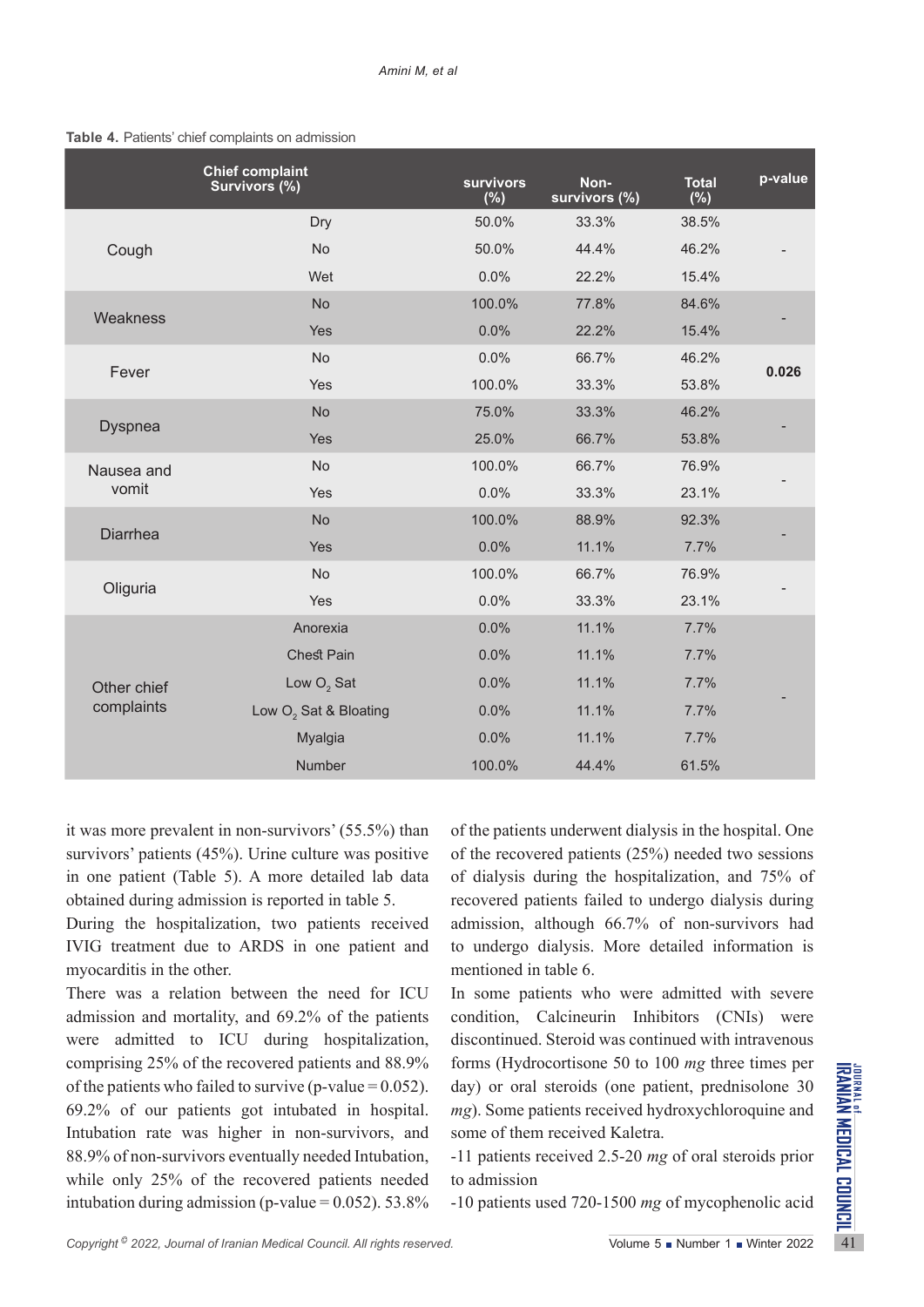### **Table 5.** Lab data obtained during admission

|                                                                 |                                                                 |                                       |                           |                 | <b>Survivors</b>    |                 | <b>Total</b>              |                 |  |
|-----------------------------------------------------------------|-----------------------------------------------------------------|---------------------------------------|---------------------------|-----------------|---------------------|-----------------|---------------------------|-----------------|--|
|                                                                 | Neutrophil count(%): mean ± SD                                  |                                       |                           | $84 \pm 10$     |                     | $75 \pm 5$      |                           | $82 \pm 10$     |  |
|                                                                 | Lymphocyte count(%): mean ± SD                                  |                                       |                           | 9±7             |                     | $16 \pm 6$      |                           | $10 \pm 7$      |  |
|                                                                 |                                                                 | Na (mean ± SD)                        |                           | $139 \pm 3$     | $139 \pm 4$         |                 |                           | $138 \pm 4$     |  |
|                                                                 |                                                                 | $K$ (mean $\pm$ SD)                   |                           |                 | $4.23 \pm 0.38$     |                 |                           | $4.41 \pm 0.58$ |  |
|                                                                 | Alb (mean $\pm$ SD)<br>$CRP$ (mean $\pm$ SD)<br>ESR (mean ± SD) |                                       |                           | $3.26 \pm 0.71$ |                     | $3.32 \pm 0.59$ |                           | $3.27 \pm 0.65$ |  |
|                                                                 |                                                                 |                                       |                           | $60.4 \pm 22.4$ |                     | $50.4 \pm 46.2$ |                           | $56.8 \pm 31.1$ |  |
|                                                                 |                                                                 |                                       |                           | $51 \pm 31$     | $66 \pm 41$         |                 |                           | $61 \pm 35$     |  |
|                                                                 |                                                                 | $U/A$ <sub>_</sub> SG (mean $\pm$ SD) |                           | $1015 \pm 5$    |                     | $1011 \pm 3$    |                           | $1013 \pm 4$    |  |
|                                                                 |                                                                 | Missing                               | $\sqrt{3}$                | 33.3%           | $\mathsf{0}$        | 0.0%            | 3                         | 23.1%           |  |
|                                                                 |                                                                 | $1+$                                  | $\mathbf{1}$              | 11.1%           | $\mathsf{0}$        | 0.0%            | 1                         | 7.7%            |  |
|                                                                 | $U/A pr$ ,                                                      | $2+$                                  | $\mathbf 0$               | 0.0%            | $\mathbf{1}$        | 25.0%           | $\mathbf{1}$              | 7.7%            |  |
|                                                                 | $N(\% )$                                                        | $3+$                                  | $\sqrt{2}$                | 22.2%           | $\mathbf{1}$        | 25.0%           | 3                         | 23.1%           |  |
|                                                                 |                                                                 | Neg                                   | $\mathbf{1}$              | 11.1            | 0                   | 0.0%            | 1                         | 7.7%            |  |
|                                                                 |                                                                 | <b>Trace</b>                          | $\overline{2}$            | 22.2%           | $\overline{2}$      | 50.0%           | 4                         | 30.8%           |  |
|                                                                 |                                                                 | Missing                               | 3                         | 33.3%           | $\pmb{0}$           | 0.0%            | 3                         | 23.1%           |  |
|                                                                 | U/A_Blood,                                                      | $2+$                                  | 1                         | 11.1%           | $\boldsymbol{0}$    | 0.0%            | $\mathbf{1}$              | 7.7%            |  |
|                                                                 | (%)N                                                            | $3+$                                  | $\overline{2}$            | 22.2%           | 0                   | 0.0%            | $\overline{c}$            | 15.4%           |  |
|                                                                 |                                                                 | Neg                                   | $\ensuremath{\mathsf{3}}$ | 33.3%           | $\overline{4}$      | 100.0%          | 7                         | 53.8%           |  |
|                                                                 |                                                                 | Missing                               | $\sqrt{3}$                | 33.3%           | $\mathsf{O}\xspace$ | 0.0%            | $\sqrt{3}$                | 23.1%           |  |
|                                                                 |                                                                 | 0                                     | $\mathbf{1}$              | 11.1%           | 3                   | 75.0%           | 4                         | 30.8%           |  |
|                                                                 | U/A_WBC,                                                        | $1 - 2$                               | $\overline{2}$            | 22.2%           | 0                   | 0.0%            | 2                         | 15.4%           |  |
|                                                                 |                                                                 | $1 - 3$                               | $\mathsf 0$               | 0.0%            | $\mathbf{1}$        | 25.0%           | 1                         | 7.7%            |  |
|                                                                 | (%)N                                                            | $10 - 12$                             | $\mathbf{1}$              | 11.1%           | 0                   | 0.0%            | 1                         | 7.7%            |  |
|                                                                 |                                                                 | $3-5$                                 | $\mathbf 1$               | 11.1%           | 0                   | 0.0%            | 1                         | 7.7%            |  |
|                                                                 |                                                                 | $6 - 8$                               | $\mathbf 1$               | 11.1%           | $\mathsf{0}$        | 0.0%            | $\mathbf{1}$              | 7.7%            |  |
|                                                                 |                                                                 | Missing                               | 3                         | 33.3%           | $\boldsymbol{0}$    | 0.0%            | $\ensuremath{\mathsf{3}}$ | 23.1%           |  |
|                                                                 |                                                                 | $\mathsf{O}\xspace$                   | $\mathbf{1}$              | 11.1%           | 2                   | 50.0%           | 3                         | 23.1%           |  |
|                                                                 | U/A_Bact,                                                       | Few                                   | 3                         | 33.3%           | $\mathbf{1}$        | 25.0%           | 4                         | 30.8%           |  |
|                                                                 |                                                                 | (%)N<br>Mod                           |                           | 11.1%           | 0                   | 0.0%            | $\mathbf{1}$              | 7.7%            |  |
|                                                                 |                                                                 | Neg                                   | $\boldsymbol{0}$          | 0.0%            | 1                   | 25.0%           | 1                         | 7.7%            |  |
|                                                                 |                                                                 | Rare                                  | $\mathbf{1}$              | 11.1%           | $\boldsymbol{0}$    | 20.0%           | 1                         | 7.7%            |  |
|                                                                 |                                                                 | Missing                               | $\overline{2}$            | 22.2%           | $\mathsf{0}$        | 0.0%            | $\overline{\mathbf{c}}$   | 15.4%           |  |
|                                                                 |                                                                 | 48 hr : Acintobacter_baumannii        | $\mathbf 1$               | 11.1%           | $\pmb{0}$           | 0.0%            | 1                         | 7.7%            |  |
|                                                                 | (%) B/C, N                                                      | 48 hr : Ecoli_enterococus_spp VRE     | $\mathbf{1}$              | 11.1%           | 0                   | 0.0%            | 1                         | 7.7%            |  |
|                                                                 |                                                                 |                                       |                           |                 |                     |                 |                           |                 |  |
|                                                                 |                                                                 | Neg                                   | 5                         | 55.6%           | 4                   | 100.0%          | 9                         | 69.2%           |  |
|                                                                 |                                                                 | Missing                               | $\overline{4}$            | 44.4%           | $\mathbf{1}$        | 25.0%           | 5                         | 38.5%           |  |
|                                                                 | (%) U/C, N                                                      | Citrobacter spp                       | 1                         | 11.1%           | 0                   | 0.0%            | 1                         | 7.7%            |  |
|                                                                 |                                                                 | Neg                                   | 3                         | 33.3%           | 3                   | 75.0%           | 6                         | 46.2%           |  |
|                                                                 |                                                                 | Skin contagious                       | 1                         | 11.1%           | 0                   | 0.0%            | $\mathbf{1}$              | 7.7%            |  |
|                                                                 |                                                                 | Missing                               | 3                         | 33.3%           | 0                   | 0.0%            | 3                         | 23.1%           |  |
|                                                                 |                                                                 | 0                                     | $\mathbf{1}$              | 11.1%           | 3                   | 75.0%           | 4                         | 30.8%           |  |
|                                                                 | U/A_RBC,                                                        | $1 - 2$                               | $\overline{2}$            | 22.2%           | $\mathbf 0$         | 0.0%            | 2                         | 15.4%           |  |
|                                                                 | (%)N                                                            | $15 - 20$                             | $\mathbf{1}$              | 11.1%           | $\mathbf 0$         | 0.0%            | $\mathbf{1}$              | 7.7%            |  |
|                                                                 |                                                                 | 18-20                                 | 1                         | 11.1%           | 0                   | 0.0%            | 1                         | 7.7%            |  |
|                                                                 |                                                                 | $2 - 4$                               | $\mathbf 0$               | 0.0%            | $\mathbf{1}$        | 25.0%           | 0                         | 7.7%            |  |
| JONNAL <sup>of</sup> Medical Council<br>Iranian Medical Council |                                                                 | Many                                  | $\mathbf{1}$              | 11.1%           | $\mathsf{0}$        | 0.0%            | $\mathbf{1}$              | 7.7%            |  |
| 42                                                              | Volume 5 Number 1 Winter 2022                                   |                                       |                           |                 |                     |                 |                           |                 |  |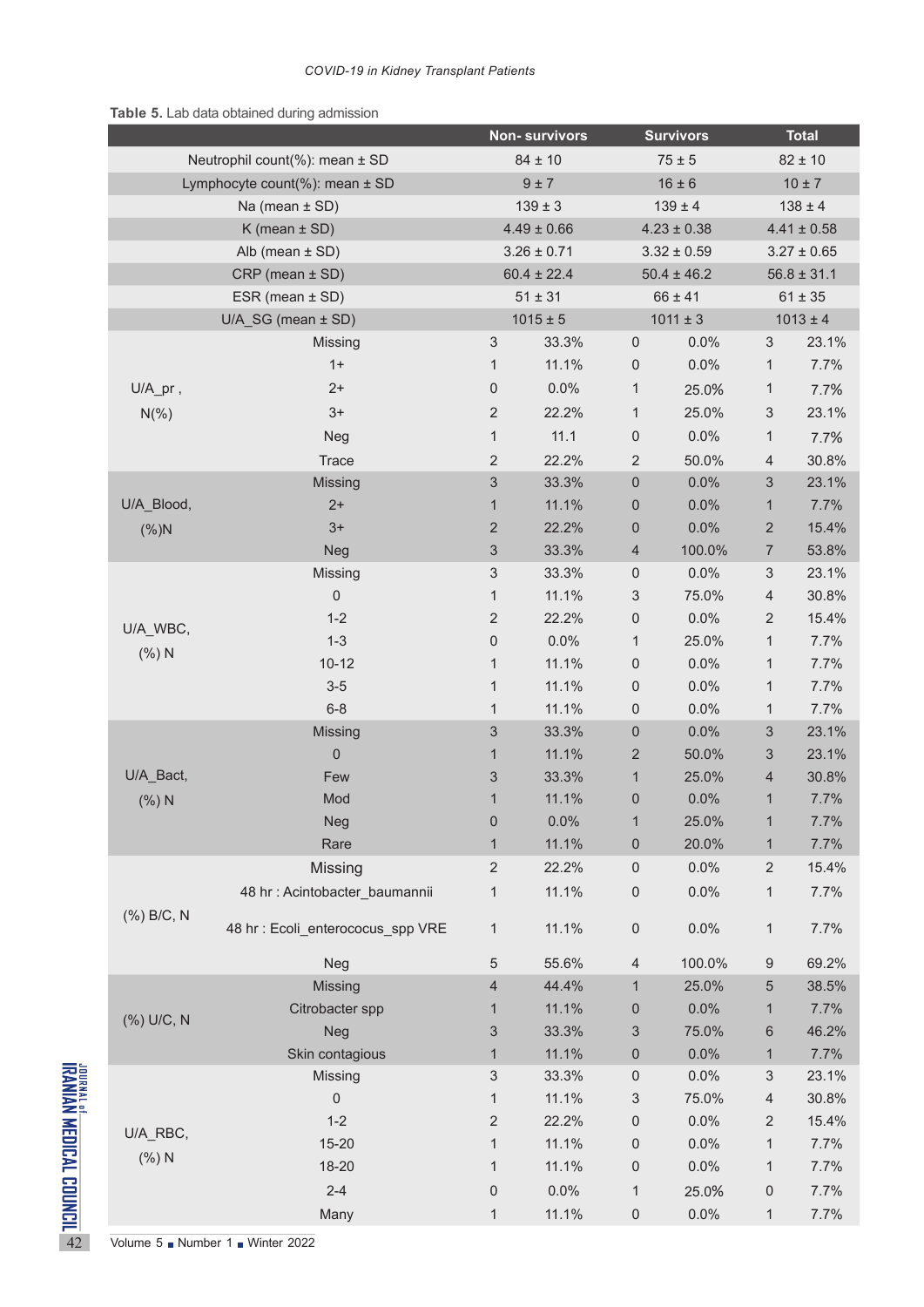daily prior to admission

-5 patients received 50-100 *mg* of cyclosporine, and 3 patients received 1-3 *mg* of tacrolimus daily prior to admission

-2 patients utilized 2 *mg* of sirolimus each day prior to admission

-2 patients used 50-100 *mg* of azathioprine prior to admission

The following section contains more detailed information regarding our patients and their course of hospitalization.

Our 1st patient received 5 *mg* of prednisone and 100 *mg* of cyclosporine and azathioprine daily before admission. CNIs were discontinued for the 1st patient during the first few days of hospitalization. Following the discontinuation, the patient's condition improved. After getting discharged, a low dose of CNI (cyclosporine) and azathioprine was once again started which led to the aggravation of the patient's symptoms after a few days and she discontinued all her drugs herself. Not taking the drugs for 3 days, the patient felt that her condition was getting better, and she started low dose medications. Several weeks after the discharge, she was symptom-free, and her transplanted kidney's function was acceptable.

Our 2nd patient had been receiving 1440 *mg* of mycophenolic acid and 2 mgs of tacrolimus daily before admission. He was discharged after a short period of hospitalization with low dosages of immunosuppressive drugs. The day after his discharge, his condition deteriorated, and he was

admitted to another medical center. CNIs and antimetabolite drugs were discontinued there. He was in a good condition after a few weeks of getting discharged.

Our 3rd patient had been receiving 1000 *mg* of mycophenolic acid, 2 *mg* of sirolimus, and 7.5 *mg*  of oral steroids daily prior to admission. Low dose Sirolimus (1 *mg*) was continued for him during the hospitalization. After getting discharged, the dosage of Sirolimus was changed back to its initial amount. He was in a good condition several weeks after getting discharged.

Our 4th patient had been receiving 5 *mg* of prednisone, 75 *mg* of cyclosporine, and 50 *mg* of azathioprine daily before the admission. He was treated with azathioprine 50 *mg/day* (dosage equal to that of his prior usage), and cyclosporine was discontinued in the first day of hospitalization. He failed to survive the disease. It is likely that the discontinuation of azathioprine by the treating physician could have led to a better outcome.

Our 5th patient had been receiving 1000 *mg* of mycophenolic acid and 7.5 *mg* of prednisone every day before admission. Sirolimus was prescribed for this patient. He had not received sirolimus prior to admission. He failed to survive the disease.

Our 6th patient had been receiving 1500 *mg* of mycophenolic acid and 2.5 *mg* of prednisone daily prior to admission. This patient received three doses of methyl prednisolone pulses (125 *mg*) and intravenous immune globulin due to acute respiratory

|                                                                                       |             | <b>Non-survivors</b><br>$\frac{9}{6}$ | <b>Survivors</b><br>℅ | <b>Total</b><br>$\%$ | p-value                                                     |
|---------------------------------------------------------------------------------------|-------------|---------------------------------------|-----------------------|----------------------|-------------------------------------------------------------|
|                                                                                       | <b>No</b>   | 33.3%                                 | 75%                   | 46.2%                |                                                             |
| <b>Dialysis</b>                                                                       | <b>Yes</b>  | 66.7%                                 | 25%                   | 53.8%                | 0.266                                                       |
| <b>ICU</b>                                                                            | <b>No</b>   | 11.1%                                 | 75.0%                 | 30.8%                |                                                             |
|                                                                                       | <b>Yes</b>  | 88.9%                                 | 25.0%                 | 69.2%                | 0.052                                                       |
|                                                                                       | <b>No</b>   | 11.1%                                 | 75.0%                 | 30.8%                |                                                             |
| Intubated                                                                             | <b>Yes</b>  | 88.9%                                 | 25.0%                 | 69.2%                | 0.052                                                       |
| <b>IVIG Indication</b>                                                                | <b>ARDS</b> | 11.1%                                 | 0.0%                  | 7.7%                 |                                                             |
|                                                                                       | Myocarditis | 11.1%                                 | 0.0%                  | 7.7%                 |                                                             |
|                                                                                       | <b>No</b>   | 77.8%                                 | 100.0%                | 84.6%                |                                                             |
| Copyright <sup>©</sup> 2022, Journal of Iranian Medical Council. All rights reserved. |             |                                       |                       |                      | Volume $5 \blacksquare$ Number $1 \blacksquare$ Winter 2022 |

|  |  |  | Table 6. Dialysis, ICU care, and IVIG injection during patients' admission. |
|--|--|--|-----------------------------------------------------------------------------|
|  |  |  |                                                                             |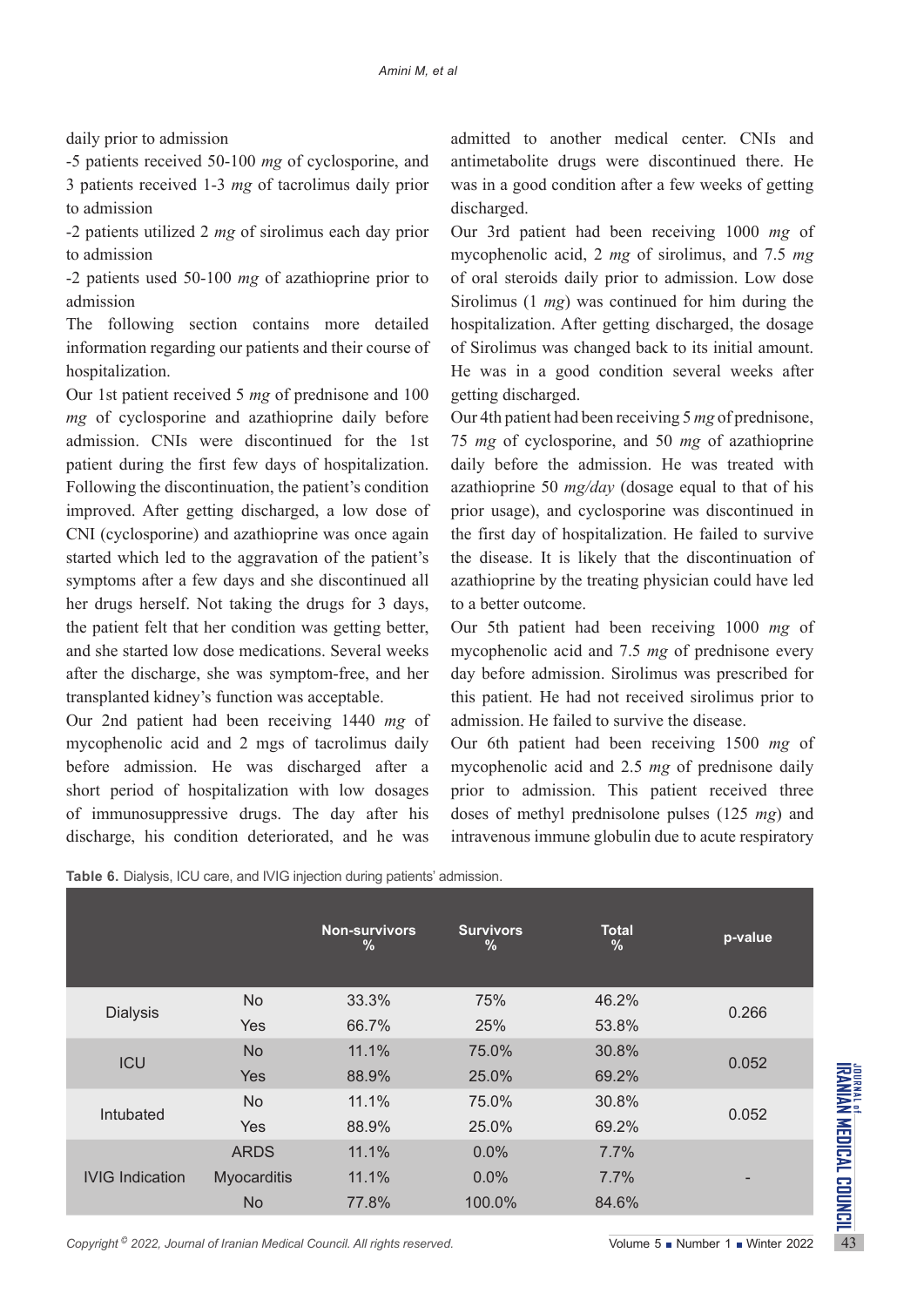distress syndrome in three consequent days. He also died in the hospital.

Our 7th patient had been receiving 720 *m*g of mycophenolic acid, 5 *mg* of prednisone and 3 *mg* of tacrolimus every day before admission. This patient received 100 *mg* of intravenous hydrocortisone 3 times a day and intravenous immune globulin due to myocarditis. He died during the admission.

Our 8th patient had been receiving 1000 *mg* of mycophenolic acid and 3 *mg* of sirolimus daily prior to admission. CNIs were discontinued in our 4th patient due to his deteriorating condition. After getting stable, the medication was restarted, but it was once again discontinued after only 2 days due to high blood concentration. He underwent two sessions of dialysis during admission and eventually died in the hospital.

Our 9th patient had been receiving 1000 *mg* of mycophenolic acid and 20 *mg* of prednisone every day before admission. As she was admitted to the hospital, mycophenolic acid was discontinued, and prednisone dose was increased to 37.5 *mg*/day. She did not survive the infection.

Our 10th patient had been receiving 1500 *mg* of mycophenolic acid, 15 *mg* of prednisone, and 100 *mg* of cyclosporine daily before admission. Cyclosporine was discontinued on admission and mycophenolic acid was also discontinued on the second day of hospitalization. His prednisone dosage was increased to 30 *mg/*day. He died in the hospital after 14 days.

Our 11th patient had been receiving 1500 *mg* of mycophenolic acid, 5 mg of prednisone and 2 *mg*  of tacrolimus prior to admission. Mycophenolic acid was discontinued on the first day of admission, and prednisone dosage was increased to 10 *mg* per day. Tacrolimus dosage was not changed and was continued for the patient in the same manner. She was discharged after 13 days of hospitalization. Overall, 9 out of 13 patients died during the admission.

### **Discussion**

**EXAMPLE 1**<br> **EXAMPLE 2018**<br>
According to the results of our<br>
rate was 69.2% in kidney tra<br>
were admitted in our hospit<br>
group were younger than<br>
(mean age = 41  $\pm$  6 SD and n<br>
respectively). No one died uno<br>
Volume 5 • According to the results of our investigation, mortality rate was 69.2% in kidney transplant recipients who were admitted in our hospital. Survivor patients' group were younger than non-survivor patients' (mean age =  $41 \pm 6$  SD and mean age =  $60 \pm 9$  SD, respectively). No one died under the age of 47 years, while no one survived over the age of 58 years. As a result, age can be a reliable predictor of survival rate in kidney transplant recipients with Covid-19 pneumonia (p-value  $= 0.003$ ). All patients in nonsurvivors' group were elderly and needed intubation, mechanical ventilation, and renal replacement.

In other reported studies, mortality rate was 28 to 47%. The number of our patients was limited and it was difficult to find a significant relationship between kidney transplantation and morbidity and mortality rate of COVID-19 disease. Therefore, these results should be considered alongside other studies from other medical centers.

One of the most important aspects to discover the relationship between kidney transplantation and morbidity and mortality rate of COVID-19 disease, can be focusing on the amount and type of immunosuppressive drugs and the difference between time of continuation and discontinuation of them.

Enver Akalin *et al* at Montefiore Medical Center in the US from March 16 to April 1, 2020 evaluated 36 adult kidney-transplant recipients with COVID-19 disease. The mortality rate was 28%. The most common initial symptoms were fever 58%, cough 53%, and dyspnea 44%, respectively. 72% of the patients were male. Median age of the patients was 60 years. The most common comorbidities were hypertension (94%) and diabetes mellitus (69%). Need for hospitalization, intubation, and renal replacement therapy were 78, 39, and 21%, respectively. They suggested to decrease the dose of immunosuppressive drugs in kidney-transplant recipients with COVID-19 disease, especially in those who have recently received antithymocyte globulin (8).

Nicola Bossini *et al*, from March 1 to April 16, 2020 evaluated 53 adult kidney-transplant recipients with COVID-19 disease who were admitted in 3 centers in Italy. The mortality rate was 33 %. Median age of the patients was 60 years. 79% of the patients were male. The most common comorbidities were hypertension (79%), diabetes mellitus (21%), and heart disease (19%). Need to hospitalization, incidence of ARDS, Acute Kidney Injury (AKI), ICU stay, and renal replacement therapy were 85, 60, 33, 22, and 20%, respectively. They suggested that age over 60 years and dyspnea on admission day with only a small trend toward an increased risk of death for patients on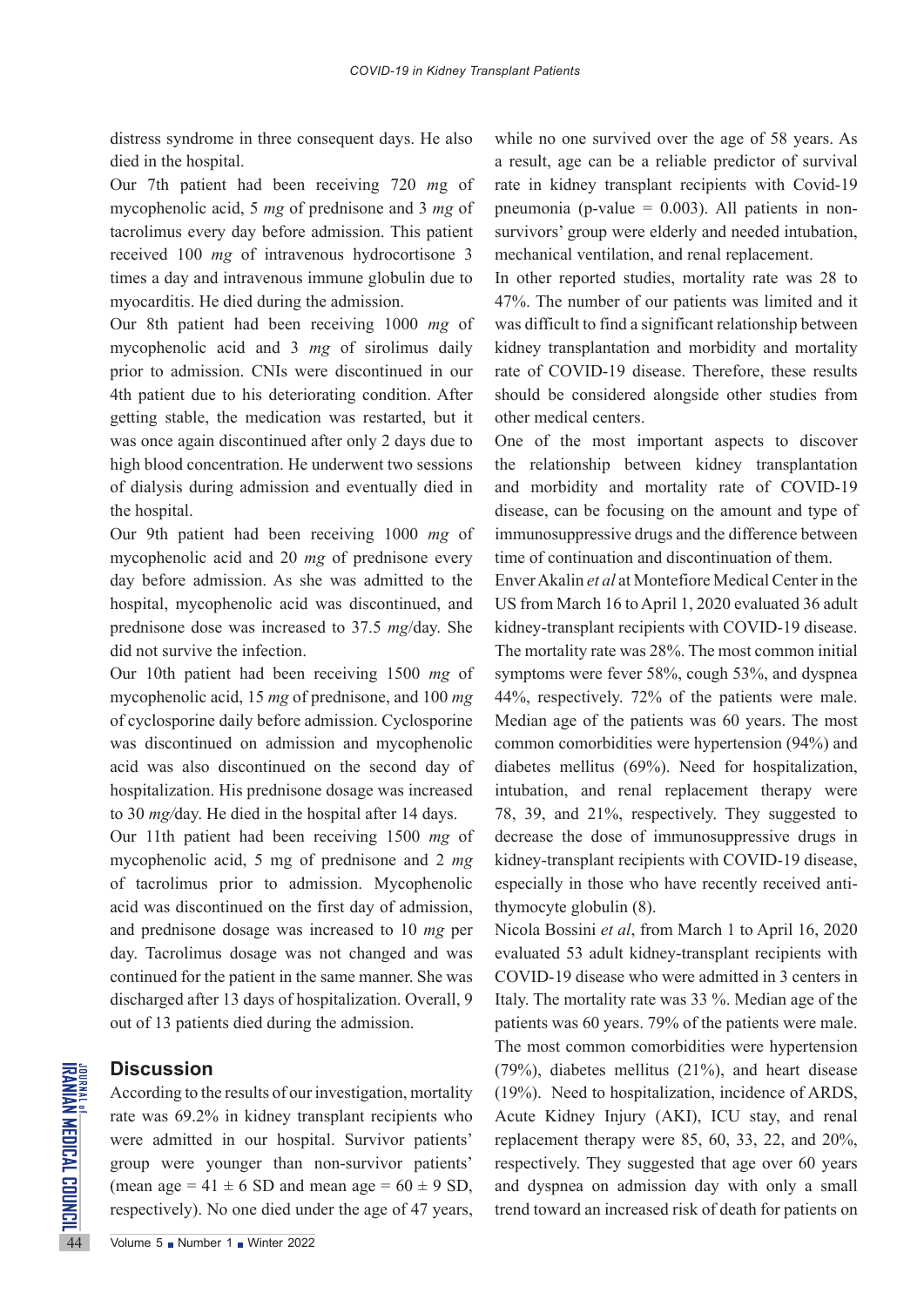tacrolimus, can be a predictor of mortality (9).

Sophie Caillard *et al* from March to April 2020 evaluated 279 adult kidney-transplant recipients with COVID-19 disease who were admitted in 3 centers in France. The mortality rate was 23 %. Median age of the patients was 61.6 years. 65% of the patients were male. Fever, cough, dyspnea, and diarrhea were the most common symptoms. The most common comorbidities were hypertension (90%), diabetes mellitus (41%), and heart disease (36%). Need to hospitalization, incidence of AKI, ICU stay, and renal replacement therapy were 87, 44, 36, and 11%, respectively. Graft loss occurred in 4%. They suggested that the age over 60 years, cardiovascular risk, and dyspnea on admission day, can be a predictor of mortality (10).

Marta Crespo *et al* evaluated 414 adult kidneytransplant recipients with COVID-19 disease who were admitted in a multi-center study in 2020 in Spain. The mortality rate was 50 %. Median age of the patients was 73.6 years. 75% of the patients were male. 88% of the patients were Caucasian. Fever, respiratory symptoms, and dyspnea were the most frequent COVID-19-related symptoms, and 81.4% of them had pneumonia. More than one-third of the patients showed digestive symptoms at diagnosis, combinations of nausea, vomiting, and diarrhea. The most common comorbidities were hypertension (88%), diabetes mellitus (50%), heart disease (50%), and obesity (44%). Most patients were hospitalized, but 12.1% of the patients were in intensive care units, and 17.6% needed ventilator support. Treatment for COVID-19 included frequent dosages of hydroxychloroquine, azithromycin, high-dose steroids, lopinavir/ritonavir, and tocilizumab. Need for hospitalization, incidence of AKI, and ICU stay were 94, 33, and 13%, respectively. They suggested that higher respiratory rate, anemia, lymphopenia, higher serum creatinine, D-Dimer, and C-reactive protein on admission are predictors of mortality (11). A multi-centric cohort study including 104 hospitalized kidney transplant patients with COVID-19 disease between March 4 and April 17, 2020 was conducted by Alexandra Fava *et al* in Spain. The mortality rate was 50 %. Median age of the patients was 59.7 years. 56% of the patients were male. The most common comorbidities were hypertension (87%),

diabetes mellitus (31%), heart disease (30%), and obesity (27%). Need for hospitalization, incidence of AKI, and ICU stay were 100%, 47%, and 23%, respectively. They suggested that older age, ARDS on admission, and elevated LDH on admission are predictors of mortality (12).

A multi-center study was performed by Susan Hartzell *et al* at which included 18 kidney transplant recipients admitted at Mount Sinai Hospital in USA due to active COVID-19 from March 24 to May 10, 2020. They found that the mortality rate was 39 %. Median age of the patients was 55.2 years. Over 50% of the patients were male. The most common comorbidities were hypertension (90%), obesity (33%), and heart disease (17%). Need to hospitalization, incidence of AKI, and ICU stay were 100, 89, and 61%, respectively. They found out that the humoral immune system is activated in COVID-19 infected kidney transplant recipients (13).

As reported by previous studies (9,12,13), diabetes mellitus and hypertension were the most common comorbidities in the patients, but contrary to our expectations, they were not proven as risk factors for a higher mortality rate in our study group (p-value > 0.05).

Low SBP on the admission day was shown to be an independent risk factor for mortality in our study group (p-value  $= 0.006$ ). We suggest that future studies assess SBP levels as potential risk factors.

In a previous study, the mortality rate in ICUadmitted COVID-19 patients with a history of kidney transplant was reported as 68% (14). In our study, the mortality rate of the ICU-admitted patients was 88.9%. A possible explanation for this difference may be the continuation of the immunosuppressive drugs during admission.

Amulti-centric cohortstudy including 104 hospitalized between the presence of hematuria and higher kidney transplant patients with COVID-19 disease mortality rate in the study (p-value > 0.05), further between March 4 and 77% of our non-survivors presented with hematuria on admission day, whereas none of the survivors were shown to have hematuria during the hospitalization. Although no significant association was demonstrated between the presence of hematuria and higher mortality rate in the study (p-value  $> 0.05$ ), further studies should assess hematuria as a risk factor for the severity of the disease and higher mortality rates in kidney transplant patients hospitalized due to Covid-19. Patients that failed to survive the infection, had needed dialysis during admission more than the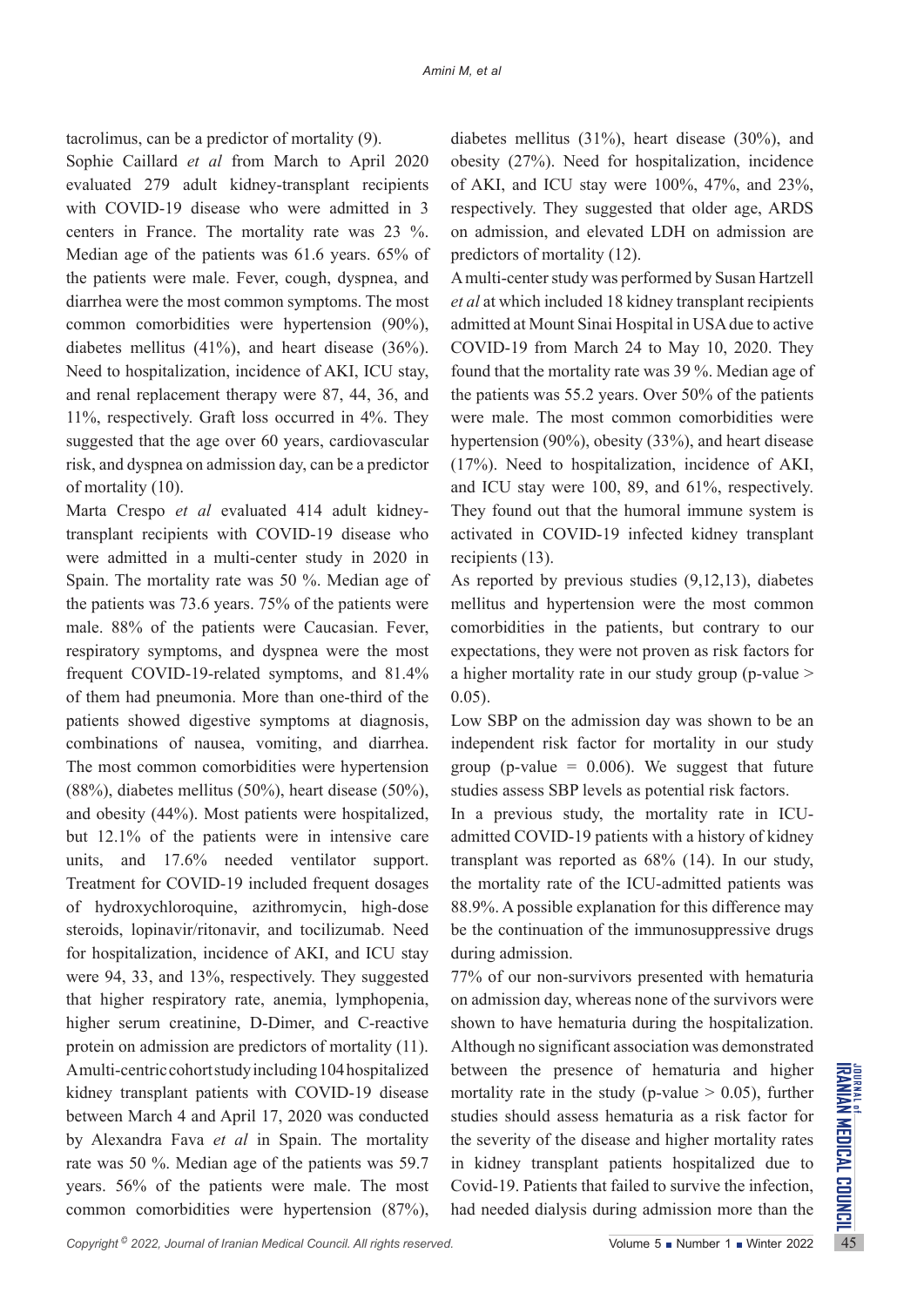survivors (66.7 *vs*. 25%), but this difference was not statistically significant.

Antimetabolites drugs (mycophenolate mofetil and azathioprine) were discontinued in all the patients, except for one patient whose azathioprine treatment was continued during the hospitalization. CNIs were discontinued in some the severely ill patients on admission. Steroids were continued via intravenous forms (Hydrocortisone or Dexamethasone).

This study had some important limitations. One of the more significant limitations is that given the retrospective nature of this study, we failed to determine some of the inflammatory markers like ferritin and LDH, and some factors such as patients' Body Mass Index (BMI) due to lack of the required data in their medical records, making it impossible to assess any potential association between such factors and the severity of the disease or patient mortality. Limitations such as small sample size could make such evaluations even more difficult and necessitate more caution when taking our results into consideration. We were also unable to determine the factors that influenced the clinicians' decision making regarding the drug prescriptions and the timing of intubation with this study design; therefore, it is difficult to draw conclusions on whether a limitation of resources or other factors caused this high rate of ICU admission and death. Nevertheless, our results seem promising and further studies with larger sample sizes from other centers could help interpret them more appropriately. Our findings suggest that lower amounts of immunosuppression during hospitalization and higher SBPs on admission day could lead to a higher chance of survival. Our study also shows higher chances of survival in patients not requiring ICU care. The results also point out the likelihood of hematuria and dialysis requirement during hospitalization as predictors of a poor outcome in COVID-19 patients with a history of kidney transplant.

We propose that one of the most important things to study can be focusing on the factors that seem to influence the disease course such as hematuria, SBP on admission, need for dialysis in the hospital, the amount of immunosuppression, and the difference between continuation and discontinuation of these drugs. Assessing any correlation between such factors and disease course and prognosis in kidney transplant patients should be the aim of future researches.

### **Conclusion**

In addition to early referral and early start of appropriate and specific treatments of COVID-19 in patients with kidney transplantation, our general advice is to discontinue antimetabolite drugs at admission time, dose reduction of CNIs, and even withdrawal of all immunosuppressive drugs except steroids in critical cases.

# **References**

1. Lu H, Stratton CW, Tang YW. Outbreak of pneumonia of unknown etiology in Wuhan China: the mystery and the miracle. J Med Virol 2020 Apr;92(4):401-2.

2. Cheng Y, Luo R, Wang K, Zhang M, Wang Z, Dong L, et al. Kidney disease is associated with in-hospital death of patients with COVID-19. Kidney Int 2020 May;97(5):829-38.

3. Zhou F, Yu T, Du R, Fan G, Liu Y, Liu Z, et al. Clinical course and risk factors for mortality of adult inpatients with COVID-19 in Wuhan, China: a retrospective cohort study. Lancet 2020 Mar 28;395(10229):1054-62.

EXECTIVE 19 in Wuhan, China: a r<br>
4. Jin M, Lu Z, Zhang X, Wang<br>
COVID-19: a retrospective coho<br>
5. Wang D, Hu B, Hu C, Zhu F,<br>
novel coronavirus-infected pner<br>
6. Chen N, Zhou M, Dong X, Qu<br>
Volume 5 Number 1 Ninter 2022 4. Jin M, Lu Z, Zhang X, Wang Y, Wang J, Cai Y,et al. Clinical characteristics and risk factors of fatal patients with COVID-19: a retrospective cohort study in Wuhan, China. BMC Infect Dis 2021;21:951.

5. Wang D, Hu B, Hu C, Zhu F, Liu X, Zhang J, et al. Clinical characteristics of 138 hospitalized patients with 2019 novel coronavirus–infected pneumonia in Wuhan, China. JAMA 2020 Mar 17;323(11):1061-1069.

6. Chen N, Zhou M, Dong X, Qu J, Gong F, Han Y, et al. Epidemiological and clinical characteristics of 99 cases of